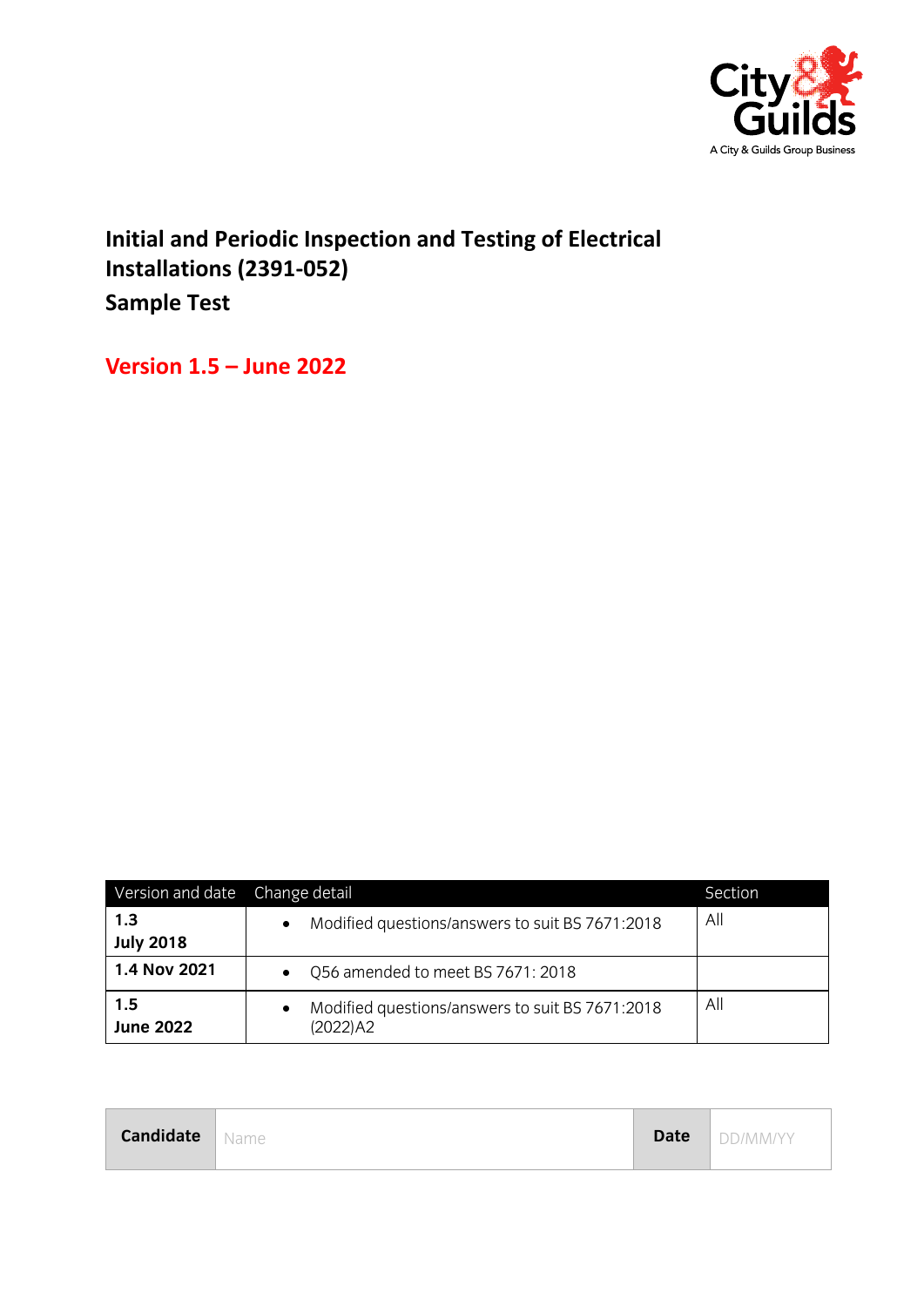- 1 What needs to be verified during the inspection of a new installation?
	- a) Electrical equipment has not degraded.
	- b) Fixed installation is correctly selected.
	- c) Fixed installation has not deteriorated.
	- d) Electrical appliances comply with BS 7671.

2 What process involves checking if an installation has deteriorated?

- a) Initial Verification.
- b) Condition Inspection.
- c) Initial Inspection and Testing.
- d) Periodic Inspection and Testing.

- 3 What document **must** be issued following the installation of a new cooker circuit to an existing installation?
	- a) Electrical Installation Report.
	- b) Electrical Installation Certificate.
	- c) Electrical Installation Condition Report.
	- d) Minor Electrical Installation Works Certificate.

**Response:** 

4 What circumstance would require an Electrical Installation Condition Report to be issued?

- a) New luminaires have been installed.
- b) Supermarket has been rewired.
- c) New occupier moving into a flat.
- d) Remedial work has been carried out.

**Response:** 

5 Questions 5 to 11 relate to the following scenario.

 Refurbishment of a leisure centre with a swimming pool is taking place. An additional lighting circuit is to be installed. The new lights will be at a height of 2.4 m above the pool.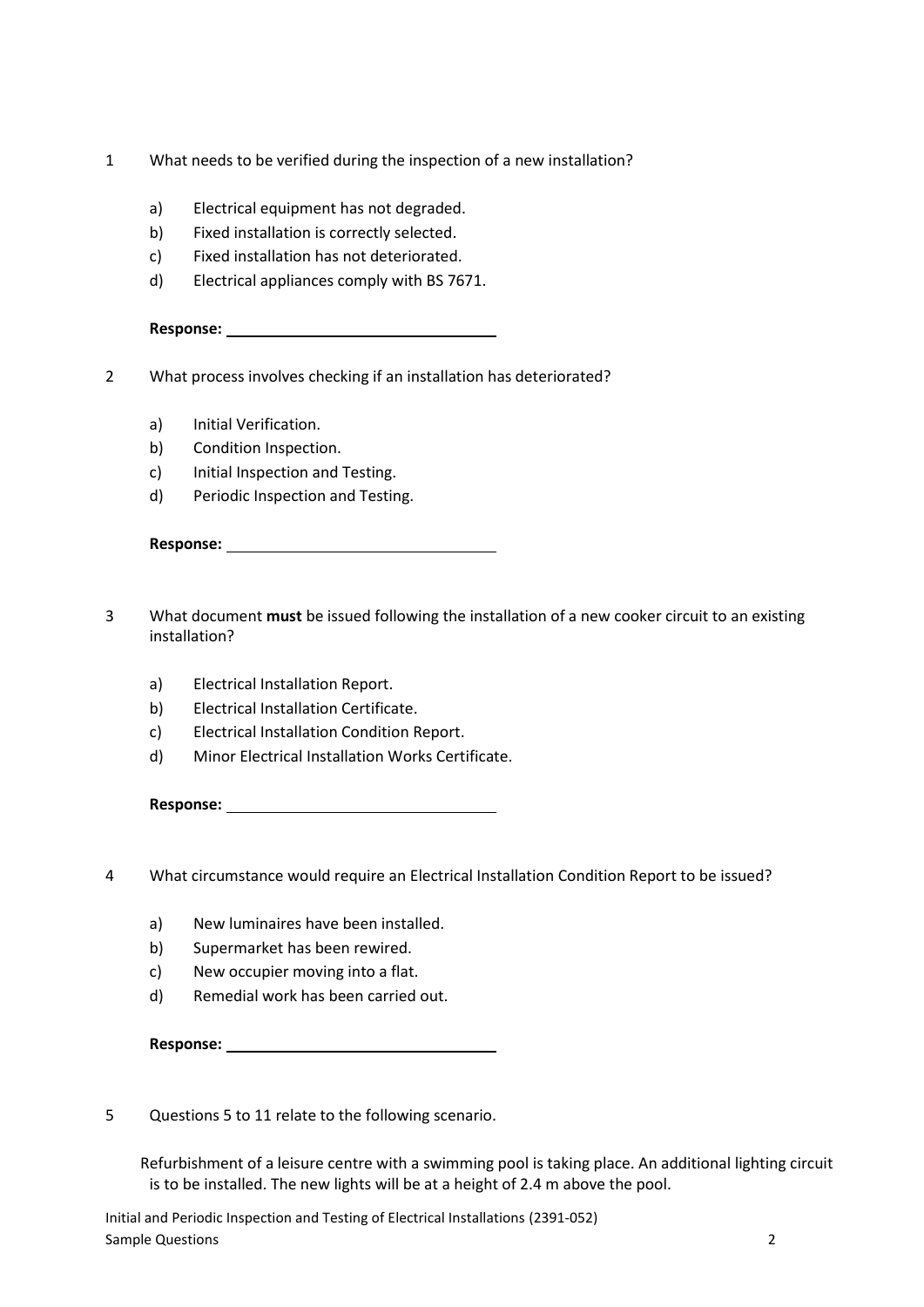What document **must** be completed following inspection and testing?

- a) Electrical Installation Certificate.
- b) Schedule of Electrical Condition.
- c) Electrical Installation Condition Report.
- d) Minor Electrical Installation Works Certificate.

**Response:** 

6 Which non-statutory document directly relates to the process of inspection and testing?

- a) EWR
- b) GN3
- c) GS38
- d) ESQCR

**Response:** 

- 7 What document **must** the Inspector use to record the new lighting circuit polarity?
	- a) Schedule of Test Results.
	- b) Schedule of Inspections.
	- c) Electrical Installation Schedule.
	- d) Electrical Installation Certificate.

| <b>Response:</b> |  |
|------------------|--|
|                  |  |

- 8 What would be the **most** appropriate human sense to use when inspecting the IP rating of the new lights?
	- a) Sight.
	- b) Smell.
	- c) Touch.
	- d) Hearing.

**Response:** 

9 What is the **minimum** IP rating required for the new lights?

- a) IPX8
- b) IPX5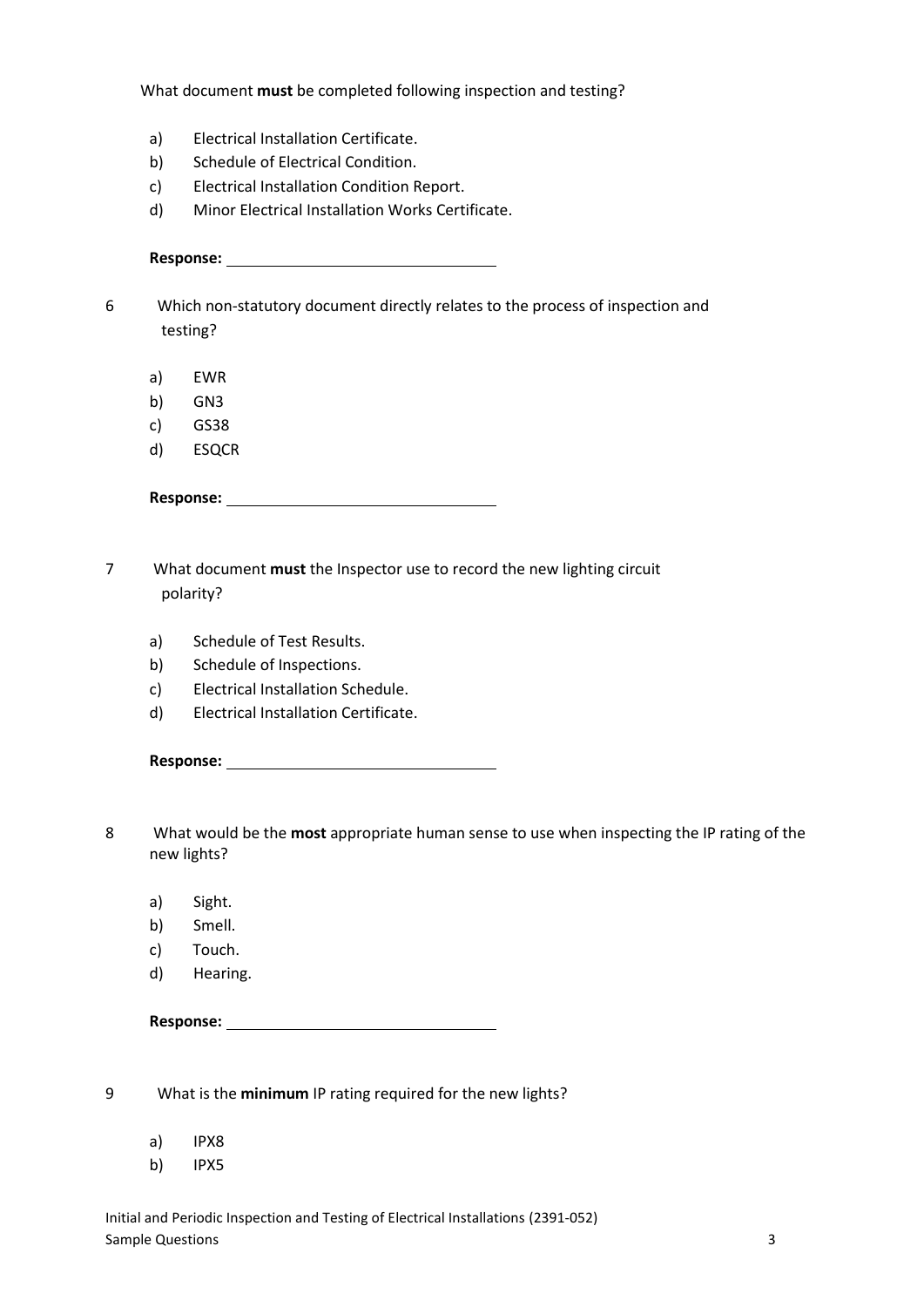c) IPX4

d) IPX2

Response: <u>**with a set of the set of the set of the set of the set of the set of the set of the set of the set of the set of the set of the set of the set of the set of the set of the set of the set of the set of the set o</u>** 

10 What would be the **most** appropriate action to take if the new lights do not comply with the minimum IP rating?

- a) Notify the client without delay.
- b) Rectify the issue and re-inspect.
- c) Record on the Schedule of Inspections.
- d) Record on the Electrical Installation Certificate.

**Response:** 

11 Which test **must** be carried out before earth fault loop impedance to ensure the installation is safe to energise?

- a) Voltage drop.
- b) Supply polarity.
- c) Residual current device.
- d) Prospective fault current.

**Response:** 

12 Questions 12 to 16 relate to the following scenario.

 The existing installation in a hotel is to be inspected and tested as a requirement of the local authority for a public entertainment licence application.

 Previous inspection and testing records exist but two additional socket-outlet circuits have previously been installed for which there are no test results available.

Where **must** the Extent and Limitations of inspection and testing be recorded?

- a) Electrical Installation Certificate.
- b) Generic Schedule of Test Results.
- c) Electrical Installation Condition Report.
- d) Periodic Inspection Report Certificate.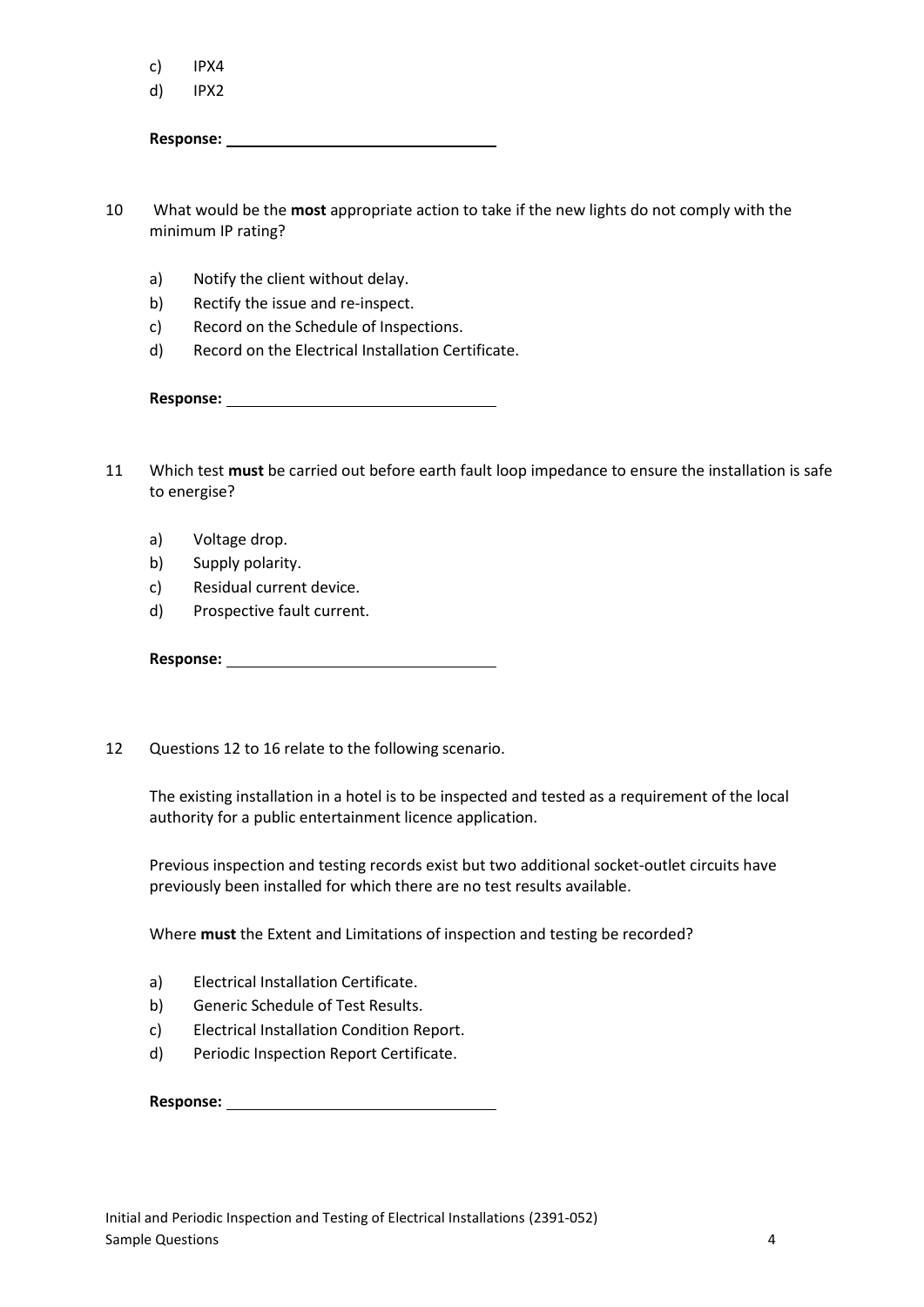- 13 Who will be involved in setting the sampling size for this installation?
	- a) Inspector, Client and HSE.
	- b) Client, Local Authority and HSE.
	- c) HSE, Inspector and Local Authority.
	- d) Inspector, Client and Local Authority.

14 What action should be taken with regard to the additional socket-outlet circuits?

- a) Both should be sampled to check compliance with BS 7671.
- b) One should be sampled to check compliance with BS 7671.
- c) Both should be fully tested to check compliance with BS 7671.
- d) One should be fully inspected to check compliance with BS 7671.

**Response:** 

- 15 Which test can be carried out without the use of GS38 compliant test leads?
	- a) Residual current device.
	- b) Prospective fault current.
	- c) Earth fault loop impedance.
	- d) Continuity of protective conductors.

**Response:** 

- 16 Which test may be unnecessary on any existing ring-final circuits, for which previous test records are available?
	- a) Insulation resistance.
	- b) Socket-outlet polarity.
	- c) Ring-final circuit continuity.
	- d) Earth fault loop impedance.

**Response:** 

17 Questions 17 to 23 relate to the following scenario.

 The continuity of a main protective bonding conductor to a gas installation pipe in a new primary school is to be tested. The 10  $mm<sup>2</sup>$  conductor is 43 m long.

The installation has been safely isolated for this test.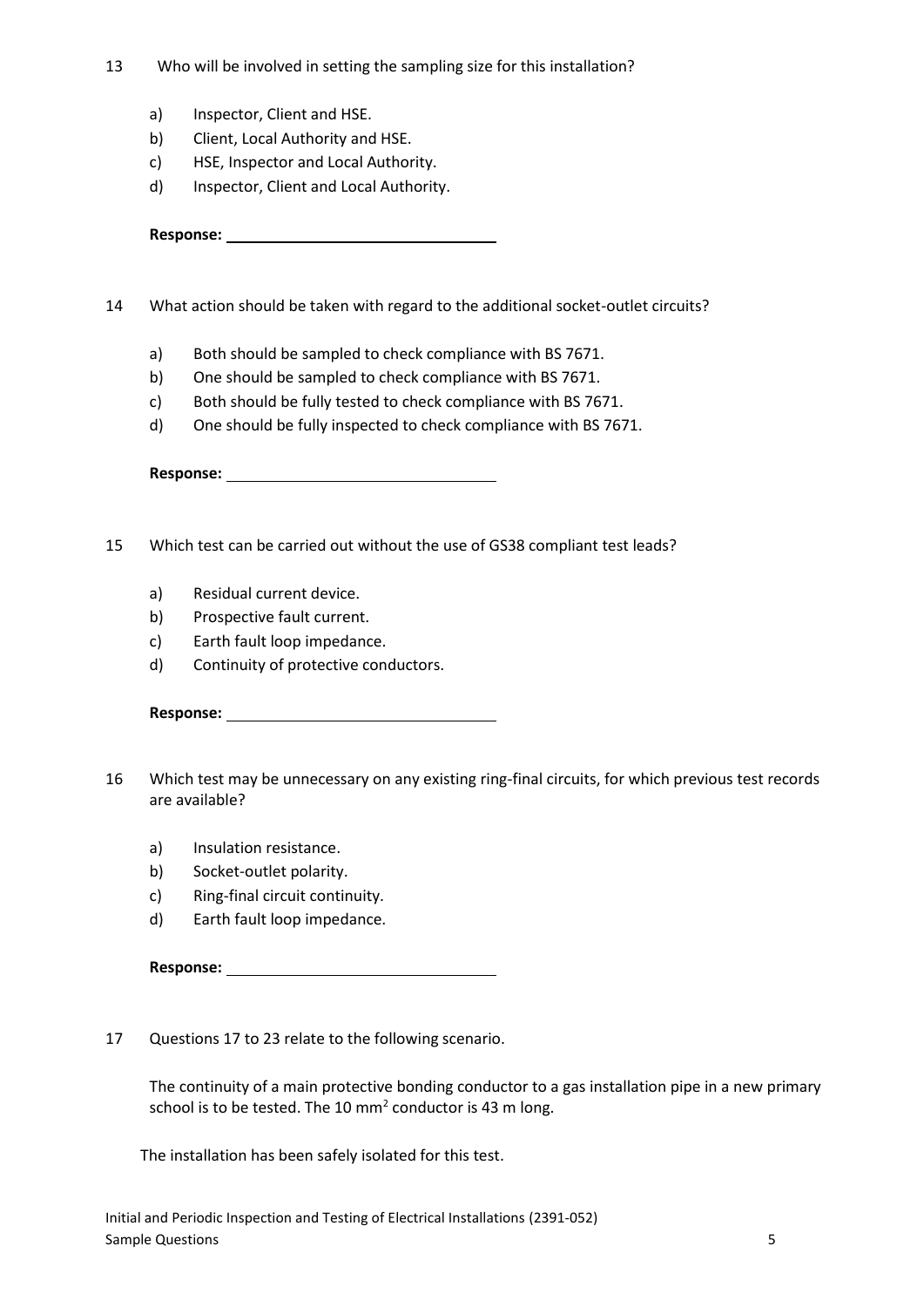What is the purpose of carrying out this test?

- a) To confirm electrical separation has been met.
- b) To confirm a requirement of ADS has been met.
- c) To confirm exposed conductive parts are earthed.
- d) To confirm extraneous conductive parts are present.

**Response:** 

18 What instrument is to be used to carry out this test?

- a) Low resistance ohmmeter.
- b) Insulation resistance tester.
- c) Approved voltage indicator.
- d) Prospective fault current tester.

**Response:** 

19 Why **must** the installation remain safely isolated whilst this test is carried out?

- a) To include parallel paths.
- b) To remove parallel paths.
- c) To ensure accurate test results.
- d) To remove the risk of electric shock.

**Response:** 

20 Which additional piece of test equipment will be required for this test?

- a) Proving unit.
- b) Rotating disc.
- c) Wander lead.
- d) Earth electrode.

### **Response:**

21 What is the **only** outcome that can be recorded on the Schedule of Inspections for this conductor?

- a) Lim
- b) N/V
- c) N/A
- d) Tick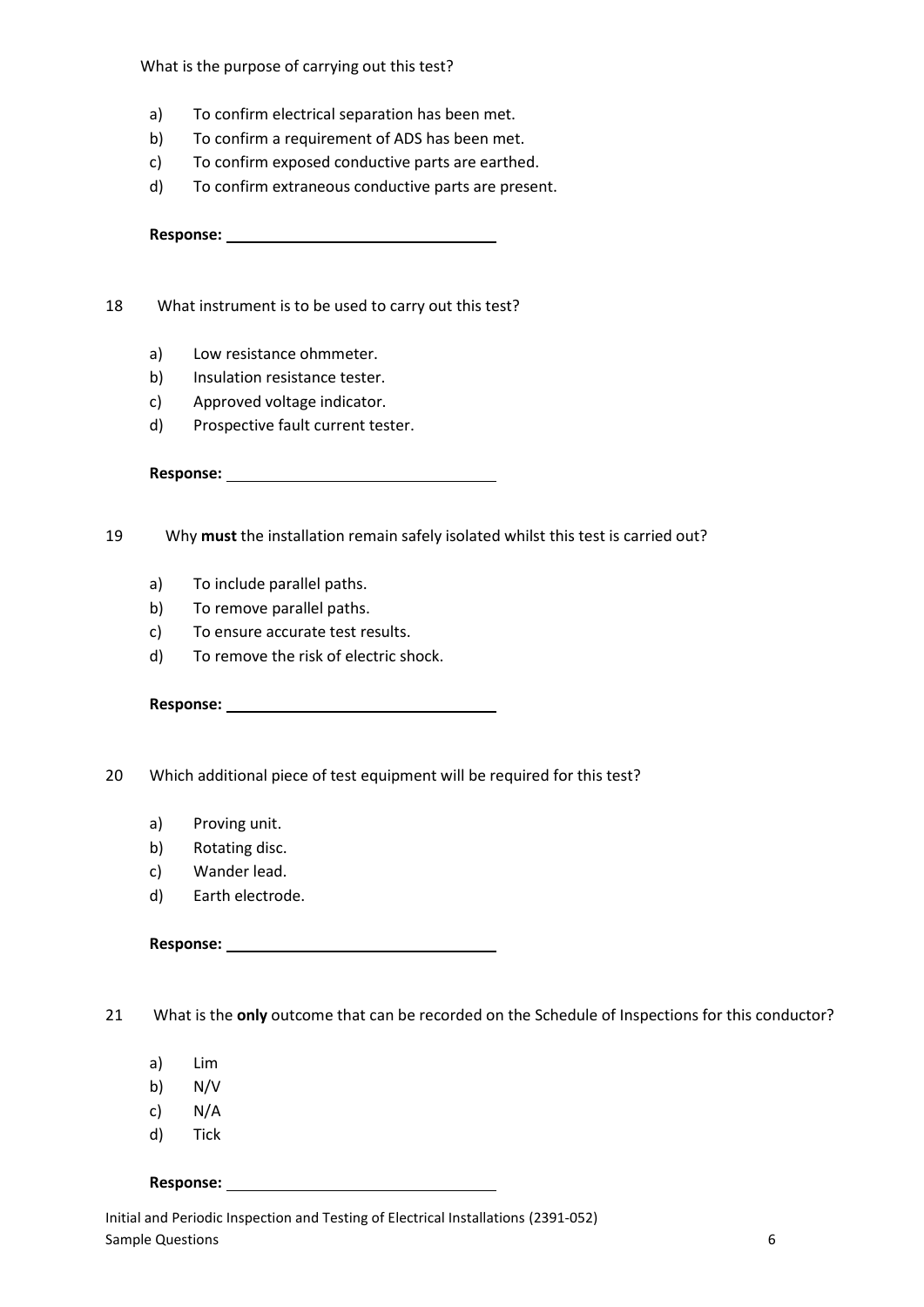22 What is the expected measured conductor resistance value?

- a) 0.00 Ω
- b)  $0.05 \Omega$
- c) 0.08 Ω
- d)  $0.12 \Omega$

23 Which risk to other persons **must** be managed when correctly undertaking this test?

- a) Burns risk.
- b) Trip hazard.
- c) Sharp edges.
- d) Electric shock.

24 Questions 24 to 28 relate to the following scenario.

 The Voltage drop of a single-phase circuit supplying a bread oven is to be verified as part of periodic inspection and testing within a bakery. The circuit is wired in multicore 70 °C thermoplastic cable.

The circuit has a measured  $R_1+R_n$  value of 0.40  $\Omega$  and an I<sub>b</sub> of 29.6 A.

The circuit protective device has an  $I_n$  of 32 A.

The installation forms part of a public 400/230 V TN-S system.

What is the purpose of this test?

- a) To confirm the oven will not overload the circuit.
- b) To confirm the protective device will operate correctly.
- c) To confirm the function of the oven will not be impaired.
- d) To confirm the cable will stay within temperature parameters.

#### **Response:**

25 What instrument is used for part of this process?

- a) PFC Tester.
- b) Multi-meter.
- c) Low resistance ohmmeter.
- d) Approved voltage indicator.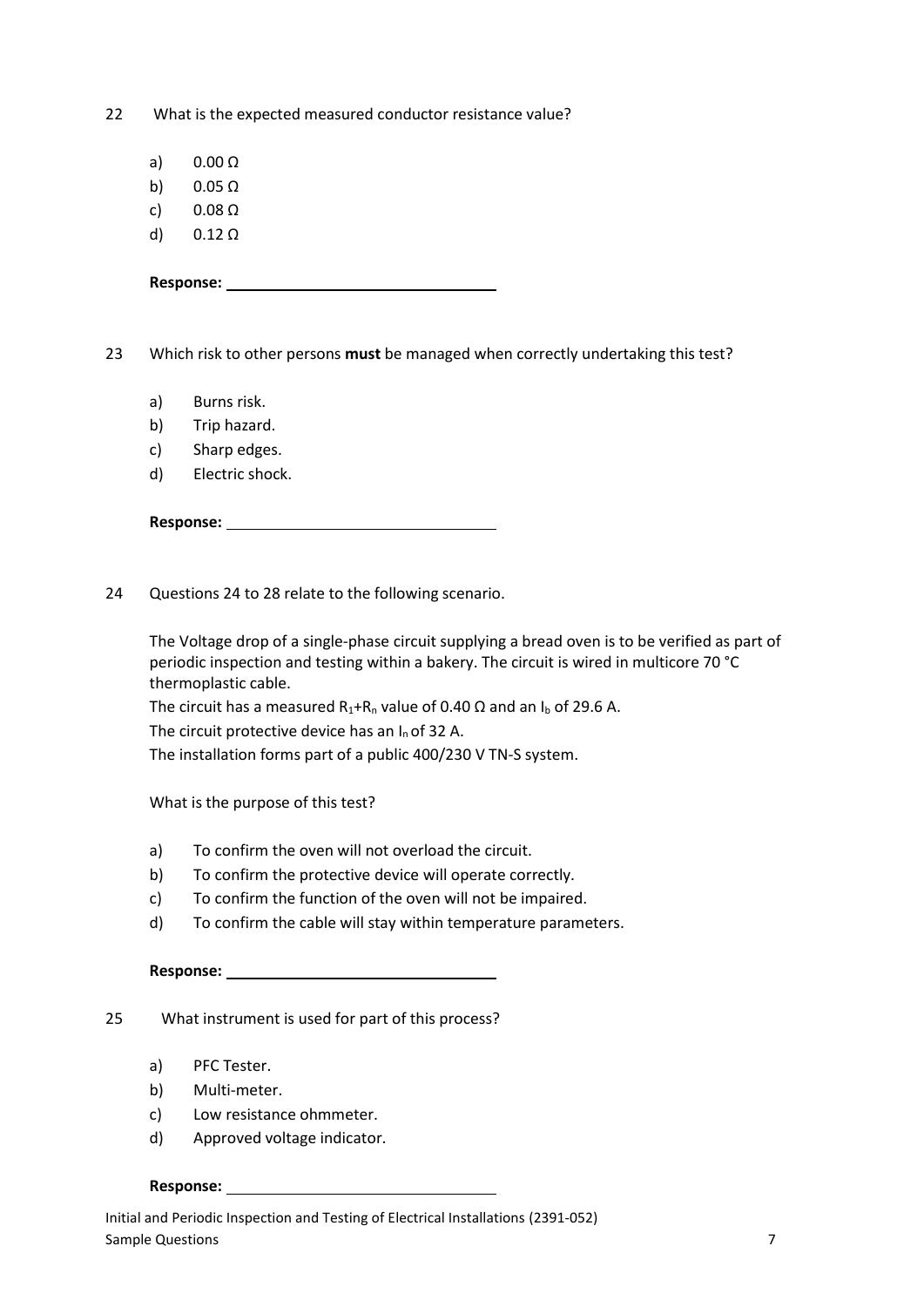26 What is the **maximum** percentage voltage drop allowed for this circuit?

- a) 3 %
- b) 5 %
- c) 6 %
- d) 8 %

27 What is the calculated value of voltage drop?

- a) 11.8 V
- b) 13.5 V
- c) 14.2 V
- d) 14.8 V

28 What is the **most** appropriate outcome based on the value of voltage drop?

- a) Lim
- b) C1
- c) C2
- d) C3

**Response:** 

29 Questions 29 to 33 relate to the following scenario.

The supply polarity of a restaurant is to be tested as part of a periodic inspection and test.

The supply and installation form part of a 230 V single-phase TN-S system.

Fault protection is provided by single-pole circuit breakers to BS EN 60898.

What would be the effect of reversed Line-Neutral supply polarity?

- a) Motors will spin in reverse direction.
- b) Equipment will not function correctly.
- c) Single-pole switches will not control the load.
- d) Circuit breakers will not disconnect an earth fault.

#### Response: <u>**with a set of the set of the set of the set of the set of the set of the set of the set of the set of the set of the set of the set of the set of the set of the set of the set of the set of the set of the set o</u>**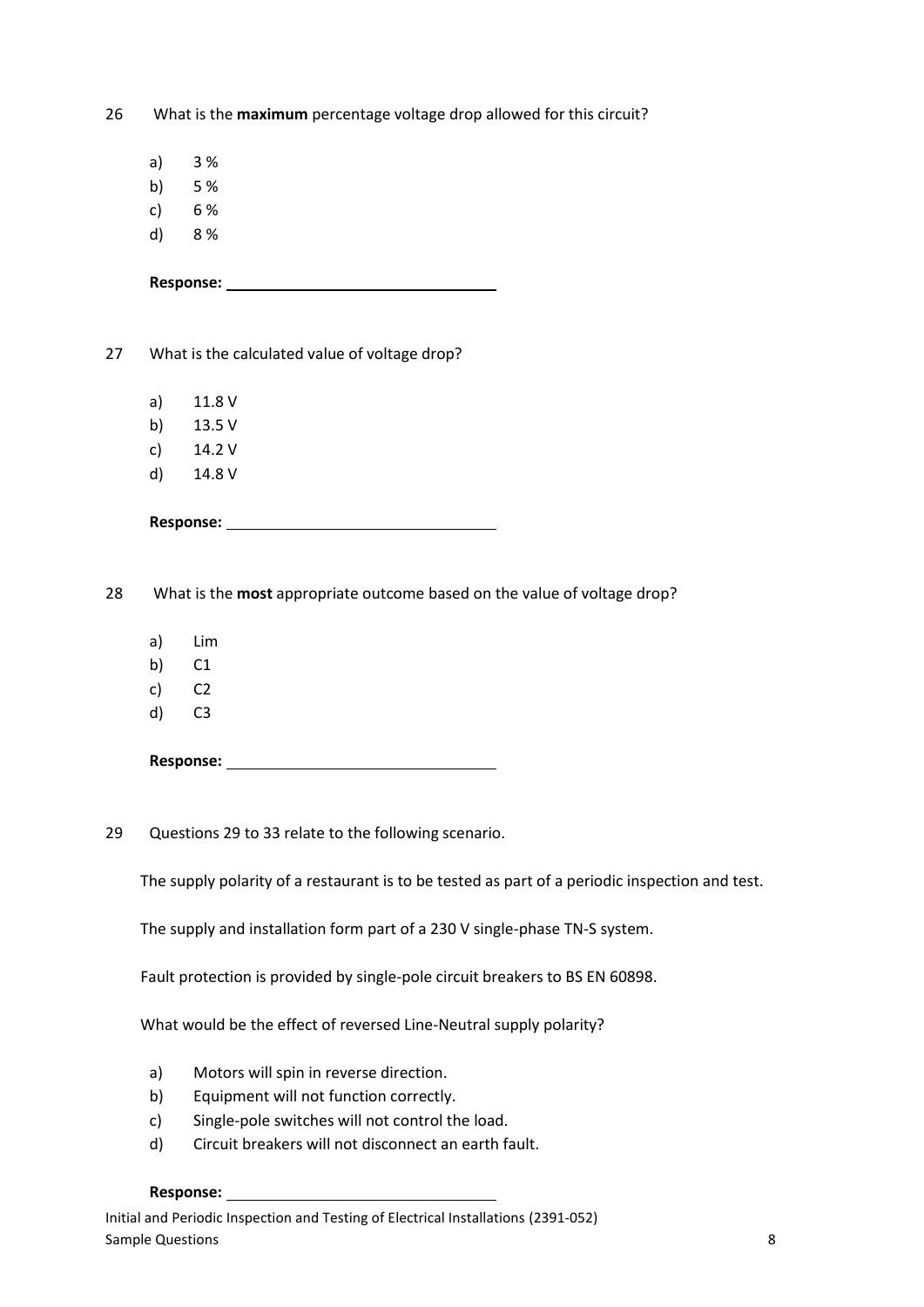- 30 What instrument is used to carry out this test?
	- a) Approved voltage indicator.
	- b) Phase rotation test instrument.
	- c) Low resistance ohmmeter.
	- d) Insulation resistance tester.

31 What instrument safety check **must** be made before carrying out this test?

- a) Check battery level.
- b) Check compliance with GS38.
- c) Check operation on a proving unit.
- d) Check instrument within calibration.

| Response: |  |
|-----------|--|
|           |  |

32 What voltages are to be expected if the polarity is correct?

- a) L-N 230 V, L-E 230 V, N-E Zero V
- b) L-N Zero V, L-E Zero V, N-E 230 V
- c) L-N 230 V, L-E Zero V, N-E Zero V
- d) L-N Zero V, L-E 230 V, N-E 230 V

**Response:** 

33 Why may the testing of circuit polarity be unnecessary?

- a) No changes have been made.
- b) Additions have been installed.
- c) High  $Z_s$  value has been recorded.
- d) Alterations have been carried out.

**Response:** 

34 Questions 34 to 39 relate to the following scenario.

 Periodic inspection and testing of a mobile catering unit is to be carried out as a requirement of the client's insurer.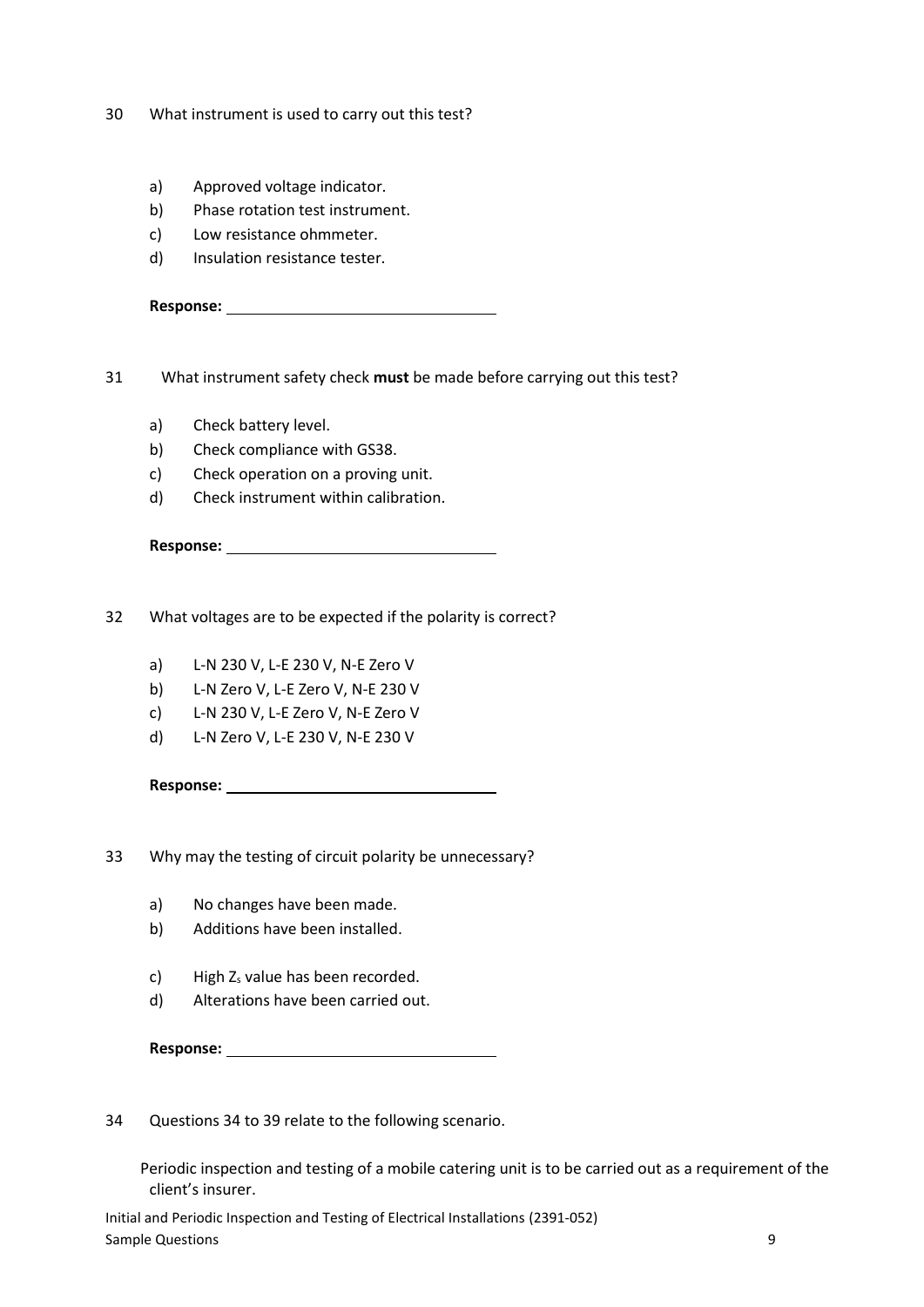The supply is from a 3 kVA 230 V single-phase portable generator and is connected as a TN-S system with earth fault protection provided by a BS EN 61008 30 mA RCD.

The catering unit is permanently sited and infrequently moved.

What would this information help the inspector to determine?

- a) The condition of the cables.
- b) The amount of sampling required.
- c) The number of RCD tests required.
- d) The number of circuits to be tested.

**Response:** 

35 What needs to be verified with regard to the mobile catering consumer unit?

- a) The RCD main switch is rated at  $\geq 63$  A.
- d) The enclosure is made of polycarbonate.
- c) The top horizontal surface complies with IP4X.
- d) The bottom horizontal surface complies with IP4X.

**Response:** 

36 What is the **maximum** test current applied to the RCD to confirm that fault protection is provided?

- a) 15 mA
- b) 30 mA
- c) 60 mA
- d) 300 mA

- 37 What is the **maximum** operating time of the RCD, when tested using a test current equal to the residual current rating?
	- a) 40 ms
	- b) 150 ms
	- c) 200 ms
	- d) 300 ms

**Response:**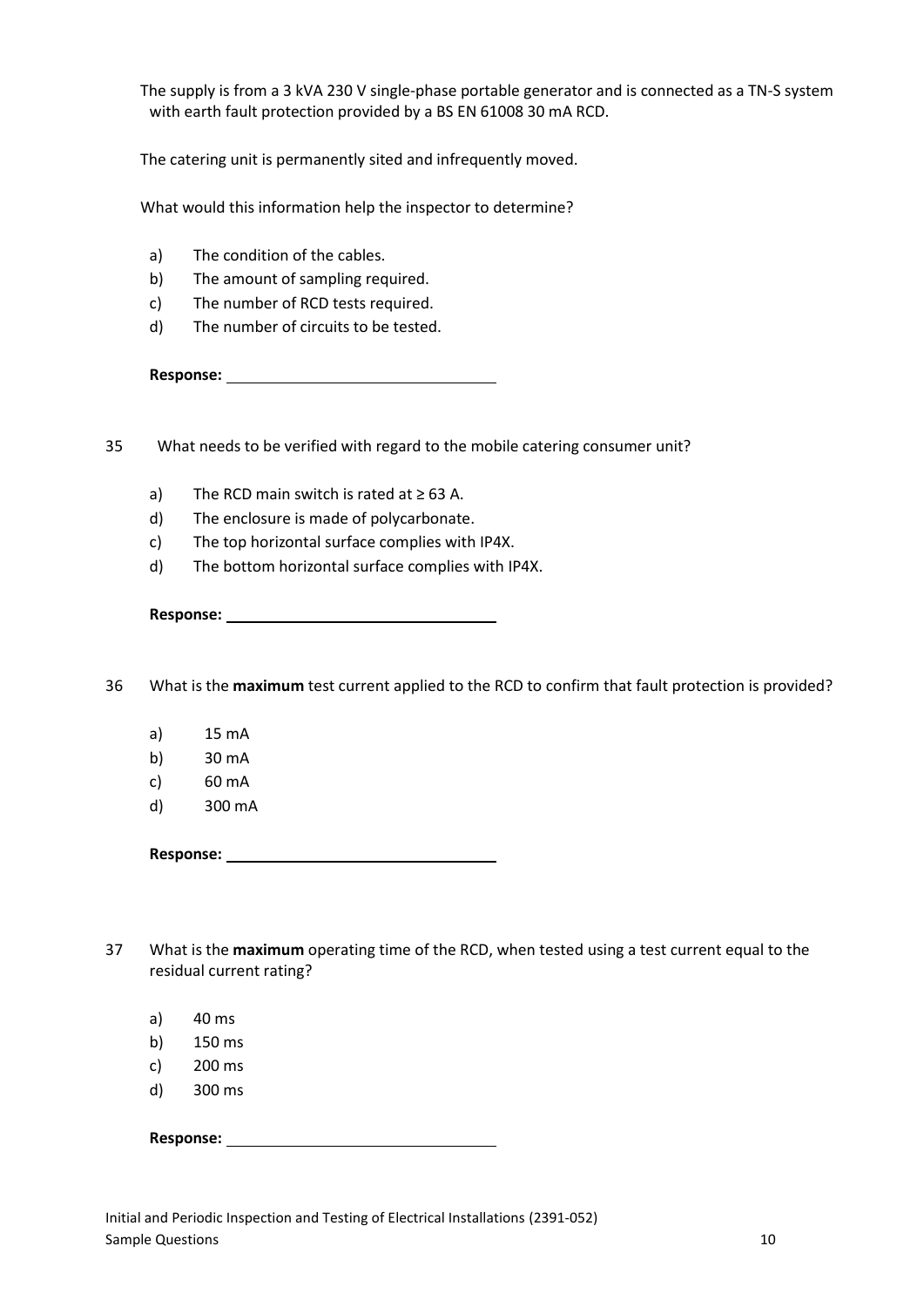38 The RCD is found to not operate at any test current.

What is the **most** appropriate classification code to record?

a) C1

- b) C2
- c) C3
- d) FI

**Response:** 

39 What additional action **must** the inspector take regarding this observation?

- a) Inform the client in writing without delay.
- b) Inform the insurer in writing without delay.
- c) Remove the portable generator until fault fixed.
- d) Isolate the installation and prevent re-energising.

40 Questions 40 to 46 relate to the following scenario.

 Insulation resistance has been tested on five new lighting circuits in an existing large distribution warehouse. These circuits are supplied from a new single-phase, five-way DB.

 Switching for each circuit is by 230 V contactors. Connection to each light is made using a BS 1363 socket-outlet adjacent to the fitting.

The supply and installation form a 400 V three-phase TN-C-S system.

What is the **correct** way to prepare one of these circuits for testing?

- a) Switch on lights, connect cpc, un-plug lights.
- b) Switch on lights, disconnect cpc, plug-in lights.
- c) Bypass contactors, connect cpc, un-plug lights.
- d) Bypass contactors, disconnect cpc, plug-in lights.

**Response:** 

41 What affects the insulation resistance of each circuit tested?

- a) The csa and number of conductors.
- b) The csa and purpose of conductors.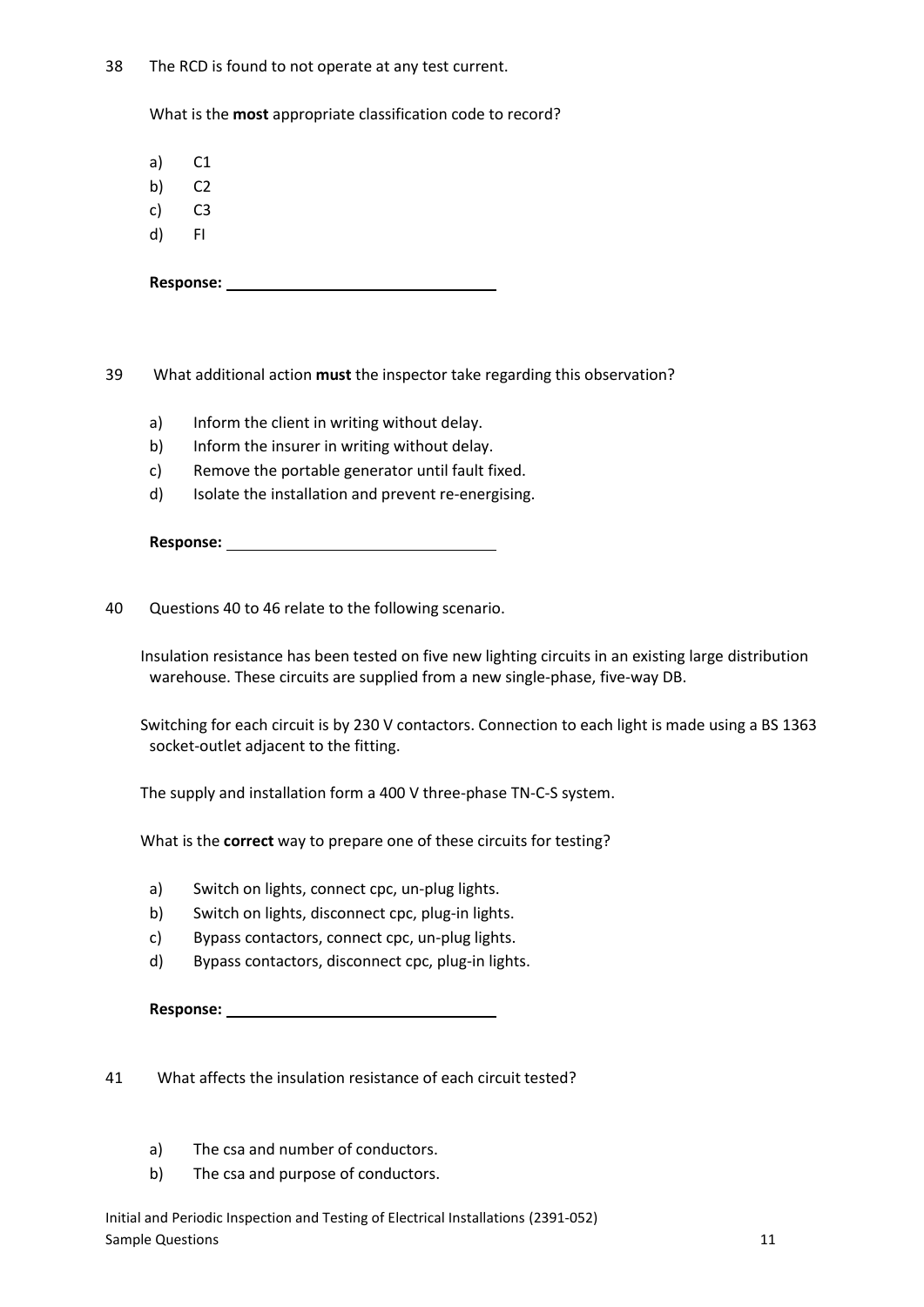- c) The number and length of conductors.
- d) The number and the purpose of conductors.

42 What is the **legal** status of the inspector?

- a) Skilled.
- b) Ordinary.
- c) Instructed.
- d) Competent.

**Response:** 

43 What condition can be detected during the insulation resistance test?

- a) Damage to cable insulation.
- b) De-rating of cable insulation.
- c) Degradation of cable insulation.
- d) Deterioration of cable insulation.

**Response:** 

44 The following test results were recorded.

 What is the value of insulation resistance between Live and Earth for the new DB with all the lighting circuits connected?

| Live-Live ΜΩ | Live-Earth ΜΩ |
|--------------|---------------|
| 190          | 176           |
| 187          | 20            |
| 157          | 162           |
| 122          | 134           |
| 172          | 178           |
|              |               |

Figure 1

a) 13 MΩ

 $\sim$ 

- b) 20 MΩ
- c) 134 MΩ
- d) 178 MΩ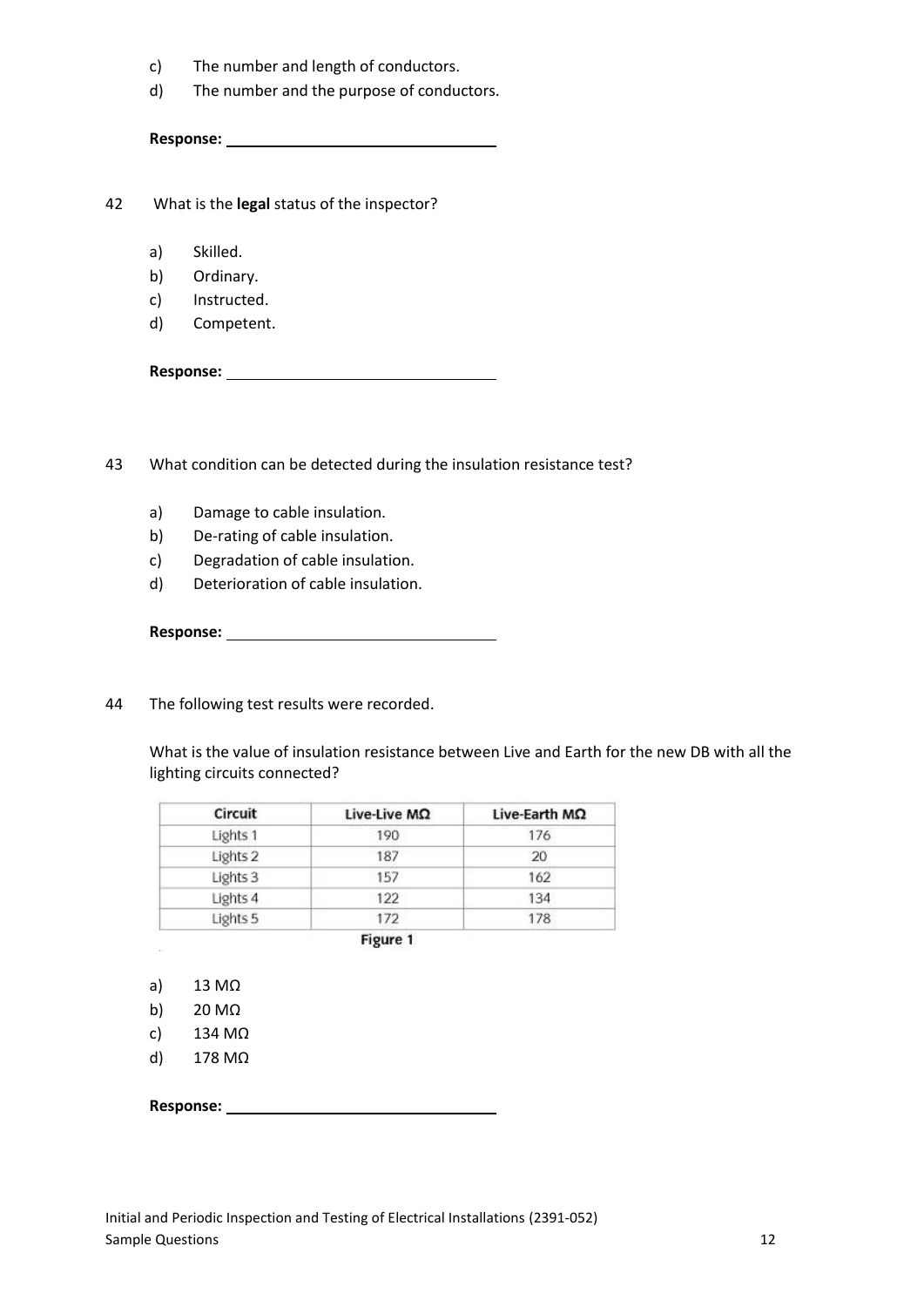45 What is the test voltage applied during the insulation resistance test?

- a) 250 V AC
- b) 500 V AC
- c) 250 V DC
- d) 500 V DC

**Response:** 

46 What would be the **most** appropriate action to take if the result for lighting circuit 1 is 0.95 MΩ between live conductors?

- a) Investigate lighting circuit 1 between Line-Neutral.
- b) Investigate lighting circuit 1 between Line-Earth.
- c) Record the result as a non-compliance.
- d) Record the result as acceptable.

47 Questions 47 to 49 relate to the following scenario.

 A section of galvanised trunking is to be inspected as part of periodic inspection and testing of a factory. The trunking contains unsheathed low voltage cables.

What is the **minimum** IP rating for the bottom horizontal surface of the trunking?

- a) IPXXB
- b) IPX4
- c) IPXXD
- d) IP2X

**Response:** 

48 Which are the **most** appropriate human senses to check the **security** of the trunking lid?

- a) Sight and smell.
- b) Touch and sight.
- c) Smell and hearing.
- d) Hearing and touch.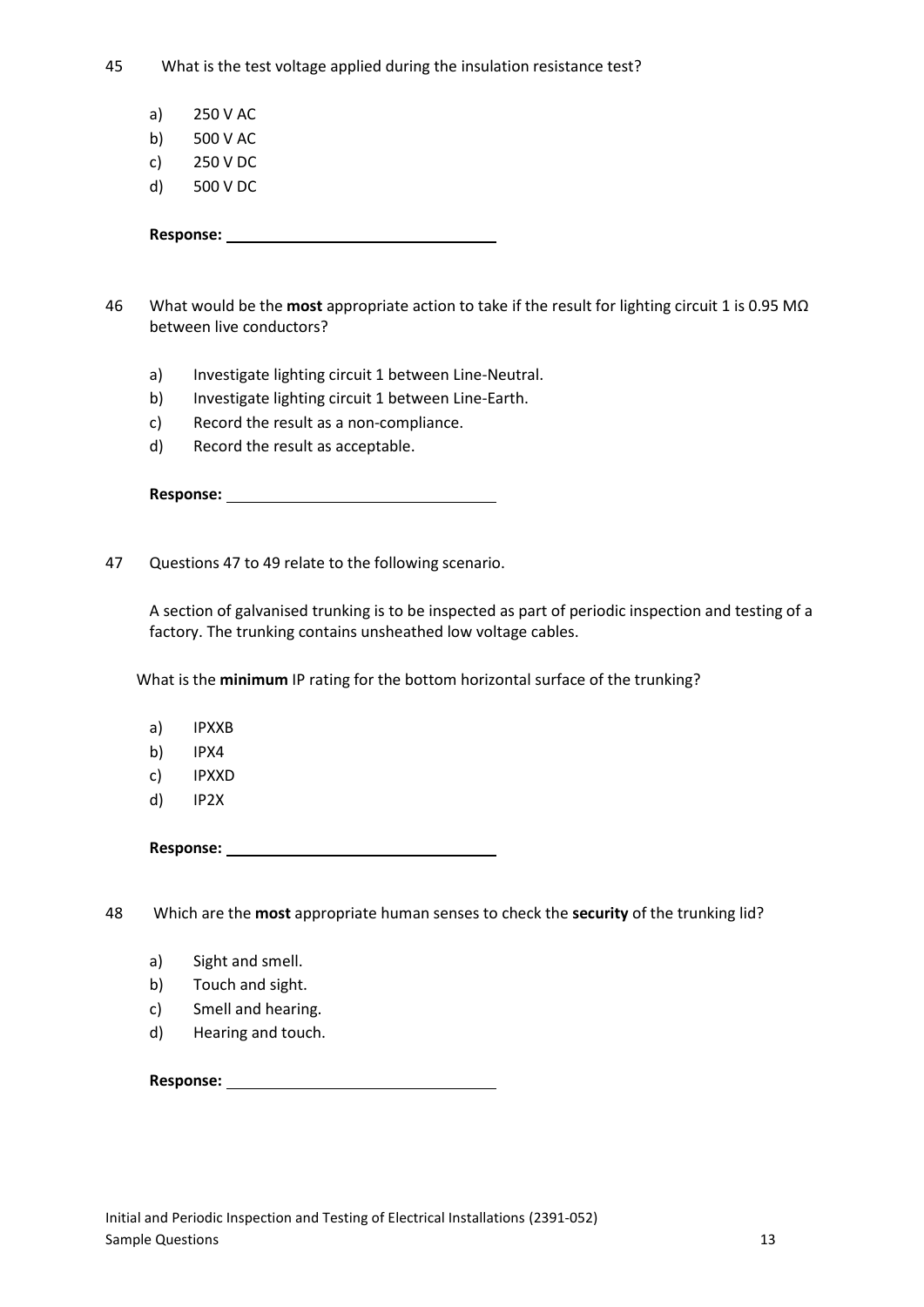- 49 What is the **most** likely reason for carrying out this periodic inspection?
	- a) New trunking has been installed.
	- b) New contractors have been appointed.
	- c) New occupiers have purchased the building.
	- d) New cables have been installed in the trunking.

50 Questions 50 to 57 relate to the following scenario.

 Continuity of a ring final circuit has been tested as part of an initial verification of a new primary school. All the socket-outlets are connected directly to the ring.

The circuit loop length is 58 m long, wired in 4 mm<sup>2</sup> live and 1.5 mm<sup>2</sup> cpc flat profile cable. The circuit is protected by a 32 A BS EN 60898 Type B circuit breaker.

Which test would detect incorrect polarity of the Live conductors at each socket-outlet?

- a) Line-Neutral at each socket-outlet.
- b) Line-Earth at the distribution board.
- c) Line-Neutral at the distribution board.
- d) Line-Earth at each socket-outlet.

**Response:** 

51 What is the expected measured  $r_1$  value?

- a) 0.27 Ω
- b)  $0.32 \Omega$
- c) 0.43 Ω
- d) 0.52 Ω

**Response:** 

52 What is the expected measured  $r_2$  value?

- a) 0.27 Ω
- b)  $0.45 \Omega$
- c)  $0.70 \Omega$
- d)  $0.84 \Omega$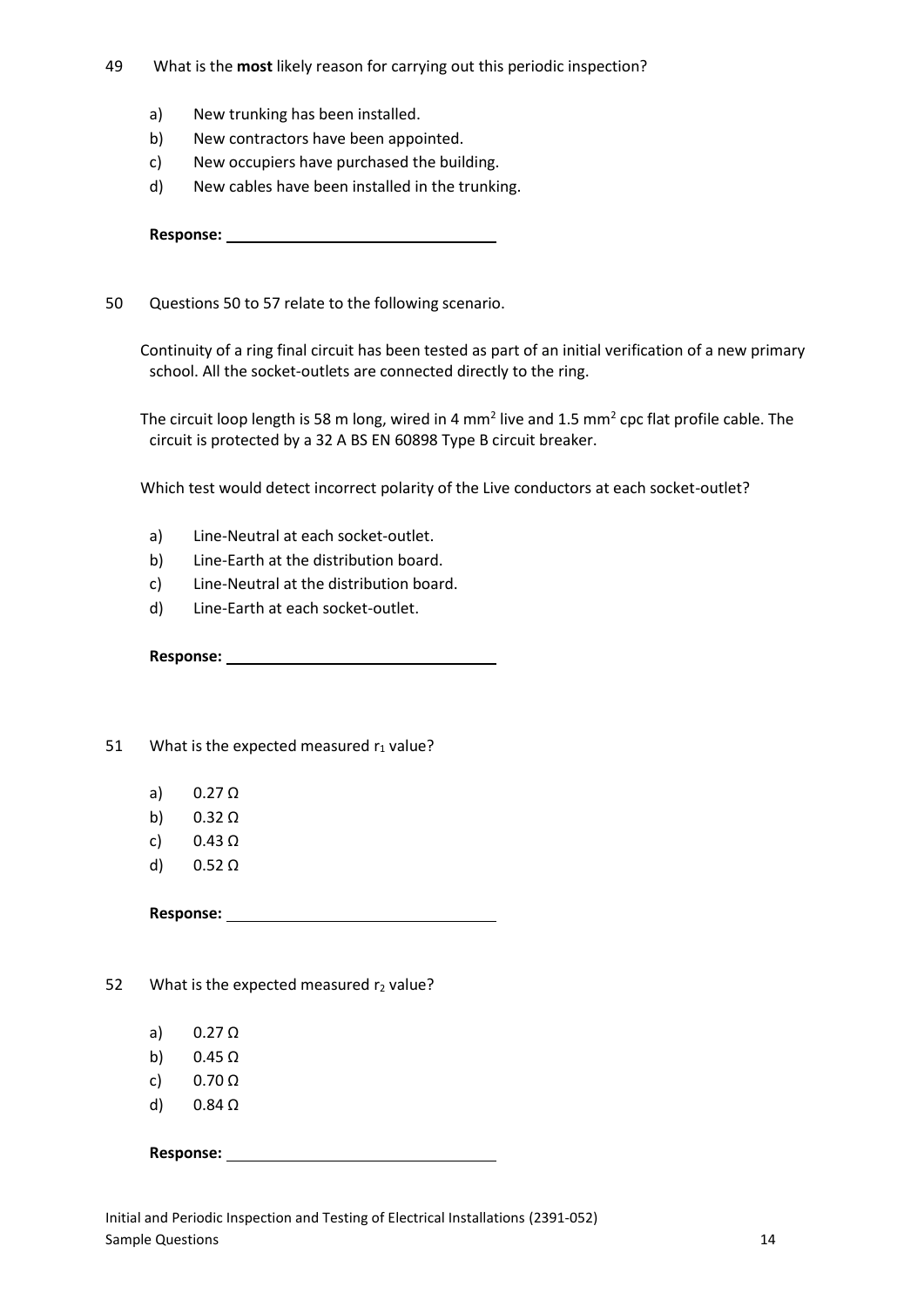- 53 What pattern of test results is expected at each socket-outlet when the line and neutral conductors are correctly cross-connected?
	- a) Readings increase around the ring.
	- b) Readings are substantially the same.
	- c) Readings decrease around the ring.
	- d) Readings rise to the centre and then fall.

| <b>Response:</b> |  |
|------------------|--|
|                  |  |

- 54 What is the expected **maximum** measured value of R<sub>1</sub>+R<sub>n</sub> for this circuit when the line and neutral conductors are correctly cross connected?
	- a) 0.13 Ω
	- b)  $0.16 \Omega$
	- c) 0.22 Ω
	- d) 0.49 Ω

55 What is a simplified way to verify the  $r_1$  and  $r_2$  ratio for this circuit?

- a)  $r_1 = r_2 \times 1.67$
- b)  $r_2 = r_1 \times 1.67$
- c)  $r_1 = r_2 \times 2.67$
- d)  $r_2 = r_1 \times 2.67$

**Response:** 

56 Which document would be used to record the values obtained during these tests?

- a) EIC
- b) EICR
- c) SoTR
- d) SoCD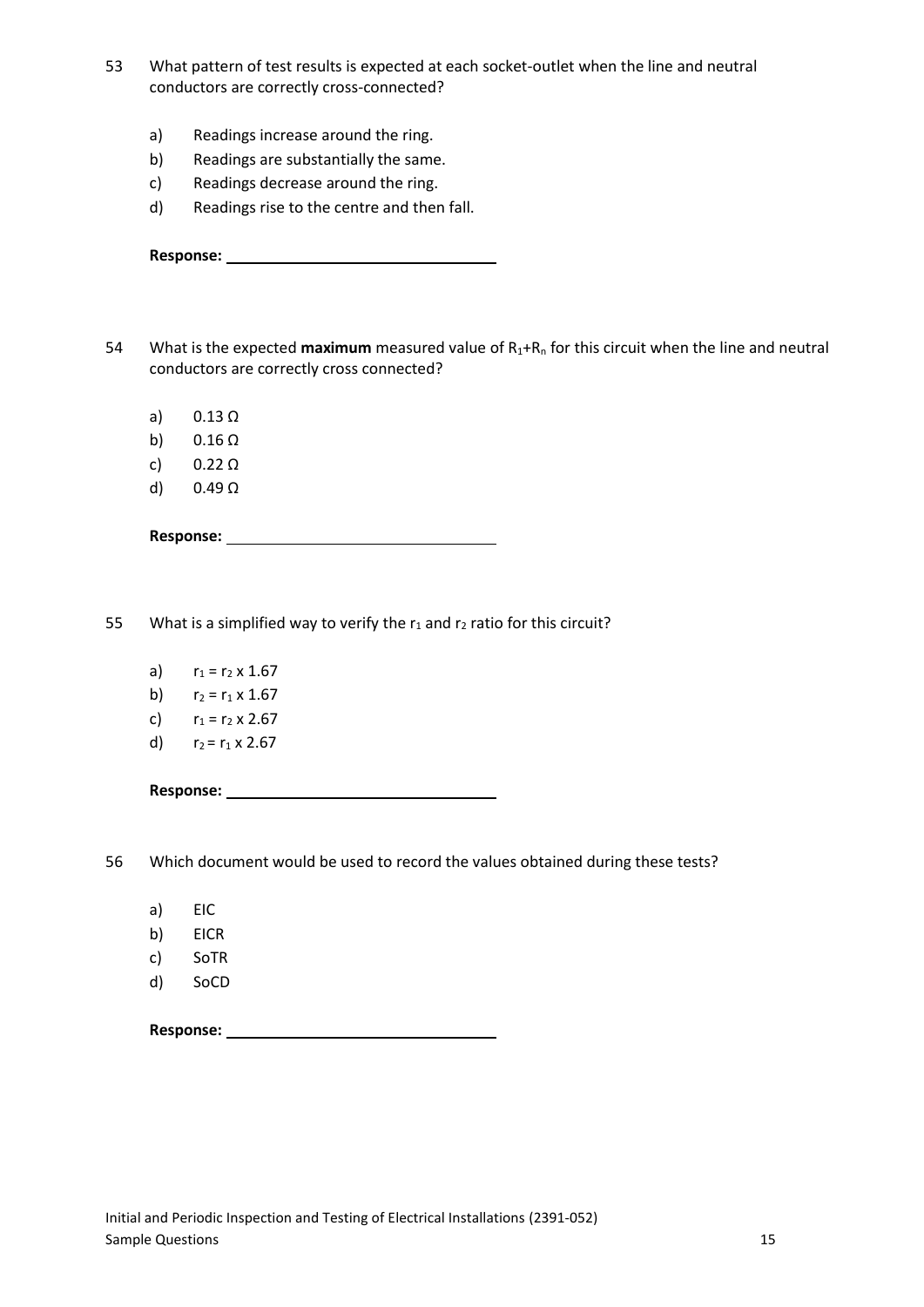57 The installation has a measured  $Z_e$  of 0.29 Ω.

What is the expected value of  $Z_s$  for this circuit?

a) 0.24 Ω

- b)  $0.28 \Omega$
- c) 0.53 Ω
- d) 0.58 Ω

58 The measured R<sub>1</sub>+R<sub>2</sub> value for a radial cooker circuit, with a 6 mm<sup>2</sup> line conductor and a 2.5 mm<sup>2</sup> cpc, is 0.29 Ω.

What is the length of this circuit?

- a) 23 m
- b) 28 m
- c) 33 m
- d) 38 m

**Response:** 

59 Questions 59 and 60 relate to the following scenario.

An earth electrode resistance test has been carried out within a caravan park.

 The supply and installation form a 230 V single-phase TT system. The following results were obtained, as shown in Figure 1.

| Test   | Reading $\Omega$ |
|--------|------------------|
| Test 1 | 179              |
| Test 2 | 172              |
| Test 3 | 168              |

## **Figure 1**

What value is to be recorded as the earth electrode resistance?

- a) 168 Ω
- b) 173 Ω
- c) 179 Ω
- d) 200 Ω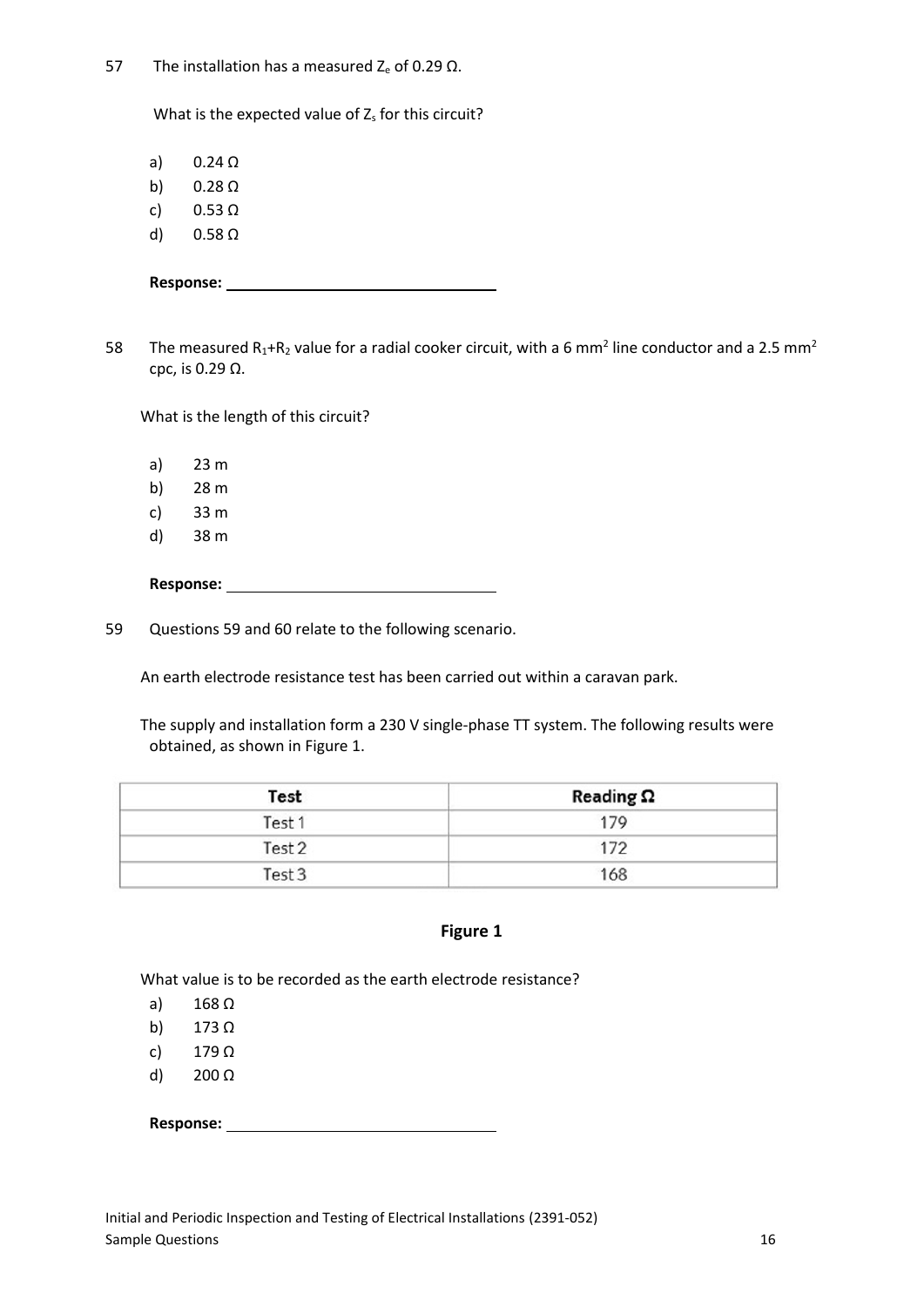- a) 30 mA
- b) 100 mA
- c) 300 mA
- d) 500 mA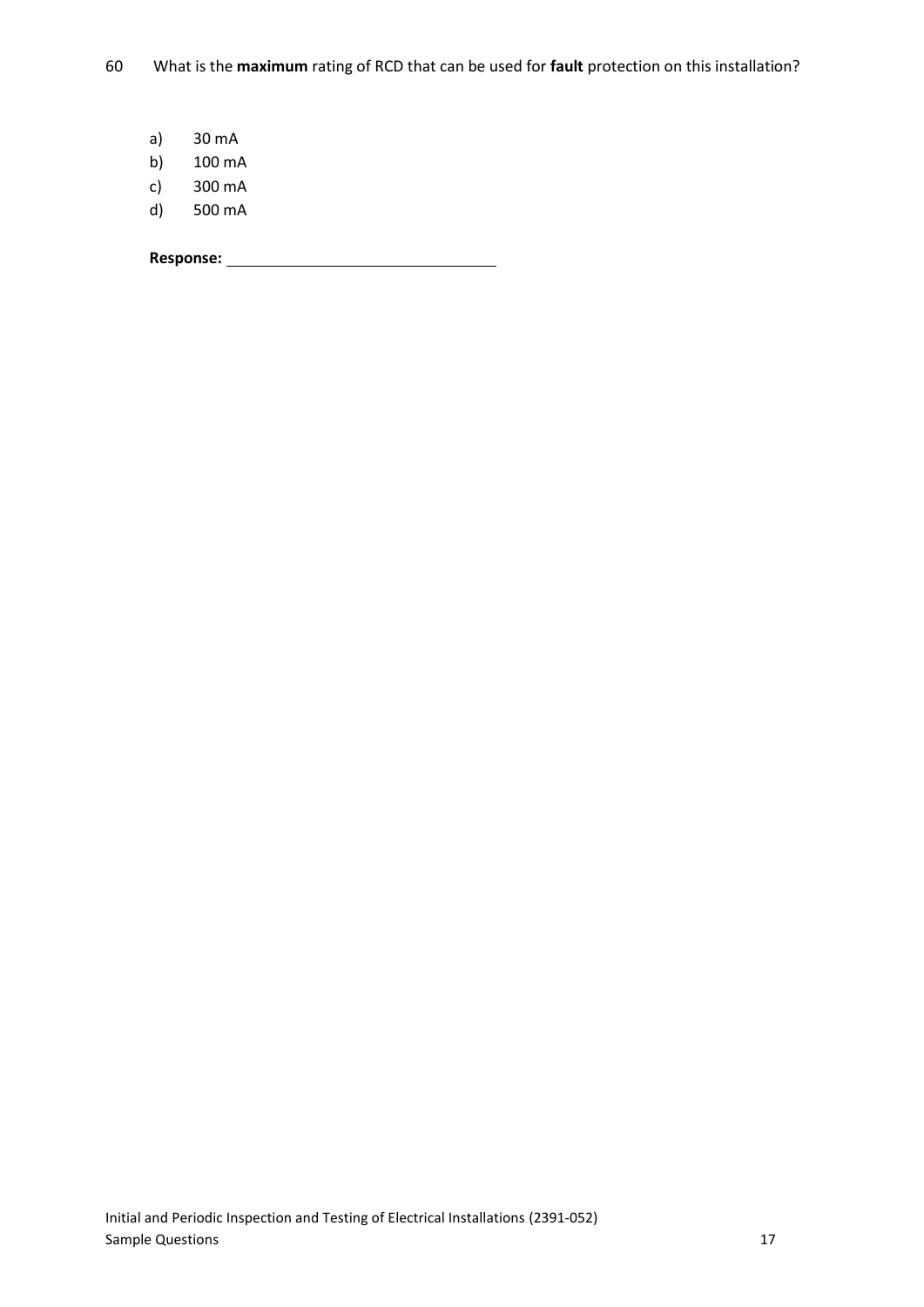| <b>UK learners</b><br><b>General qualification information</b>                                                                                                                                             | E: learnersupport@cityandguilds.com |
|------------------------------------------------------------------------------------------------------------------------------------------------------------------------------------------------------------|-------------------------------------|
| <b>International learners</b><br>General qualification information                                                                                                                                         | E: intcg@cityandguilds.com          |
| <b>Centres</b><br>Exam entries, Registrations/enrolment,<br>Certificates, Invoices, Missing or late exam<br>materials, Nominal roll reports, Results                                                       | E: centresupport@cityandguilds.com  |
| <b>Single subject qualifications</b><br>Exam entries, Results, Certification, Missing or<br>late exam materials, Incorrect exam papers,<br>Forms request (BB, results entry), Exam date<br>and time change | E: singlesubjects@cityandguilds.com |
| <b>International awards</b><br>Results, Entries, Enrolments, Invoices, Missing<br>or late exam materials, Nominal roll reports                                                                             | E: intops@cityandguilds.com         |
| <b>Walled Garden</b>                                                                                                                                                                                       | E: walledgarden@cityandguilds.com   |
| User/menu option, Problems                                                                                                                                                                                 |                                     |
| <b>Employer</b><br>Employer solutions, Mapping, Accreditation,<br>Development Skills, Consultancy                                                                                                          | E: business_unit@cityandguilds.com  |

## **Publications**

Logbooks, Centre documents, Forms, Free literature

**If you have a complaint, or any suggestions for improvement about any of the services that City & Guilds provides, email: feedbackandcomplaints@cityandguilds.com**